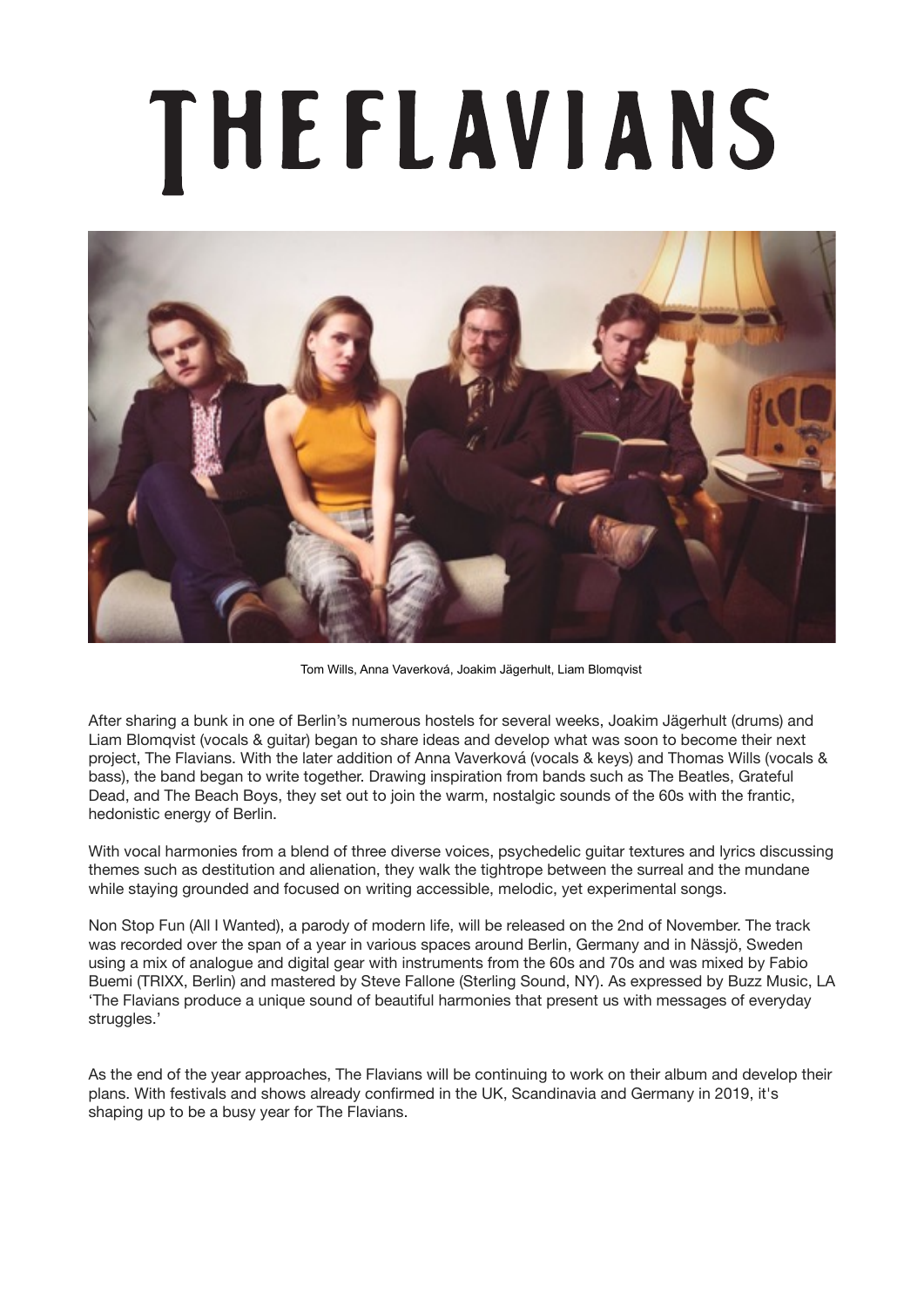| Spotitv |  |
|---------|--|
|---------|--|

[https://open.spotify.com/artist/0m0QDznIeMNqtBm6qWW4Bl?si=7xR1QUEtRra32nZ5py\\_-mA](https://open.spotify.com/artist/0m0QDznIeMNqtBm6qWW4Bl?si=7xR1QUEtRra32nZ5py_-mA)

- **Website** <http://www.theflavians.com>
- **SoundCloud** <https://soundcloud.com/theflavians>
- **Facebook**   $\left( f\right)$ <https://www.facebook.com/flaviansofficial>
- **Instagram**  $\blacksquare$ <https://www.instagram.com/theflavians/>
	- **YouTube** [https://www.youtube.com/channel/UCrOvm\\_zg6UQ\\_lx5FHjUMf1g?view\\_as=subscriber](https://www.youtube.com/channel/UCrOvm_zg6UQ_lx5FHjUMf1g?view_as=subscriber)

**Twitter** <https://twitter.com/theflavians>

*"*Why are we playing them on BBC Introducing in the west? Because I like the guitar and vocals of Liam Blomqvist, the drums of Joakim Jägerhult, the keys and vocals of Anna Vaverkóva but even more so I like the bass and vocals of Glastonbury resident Thomas Wills*"*

-BBC Introducing in the West about The Flavians



The Flavians, Cassiopeia, Berlin. 06.10.2018